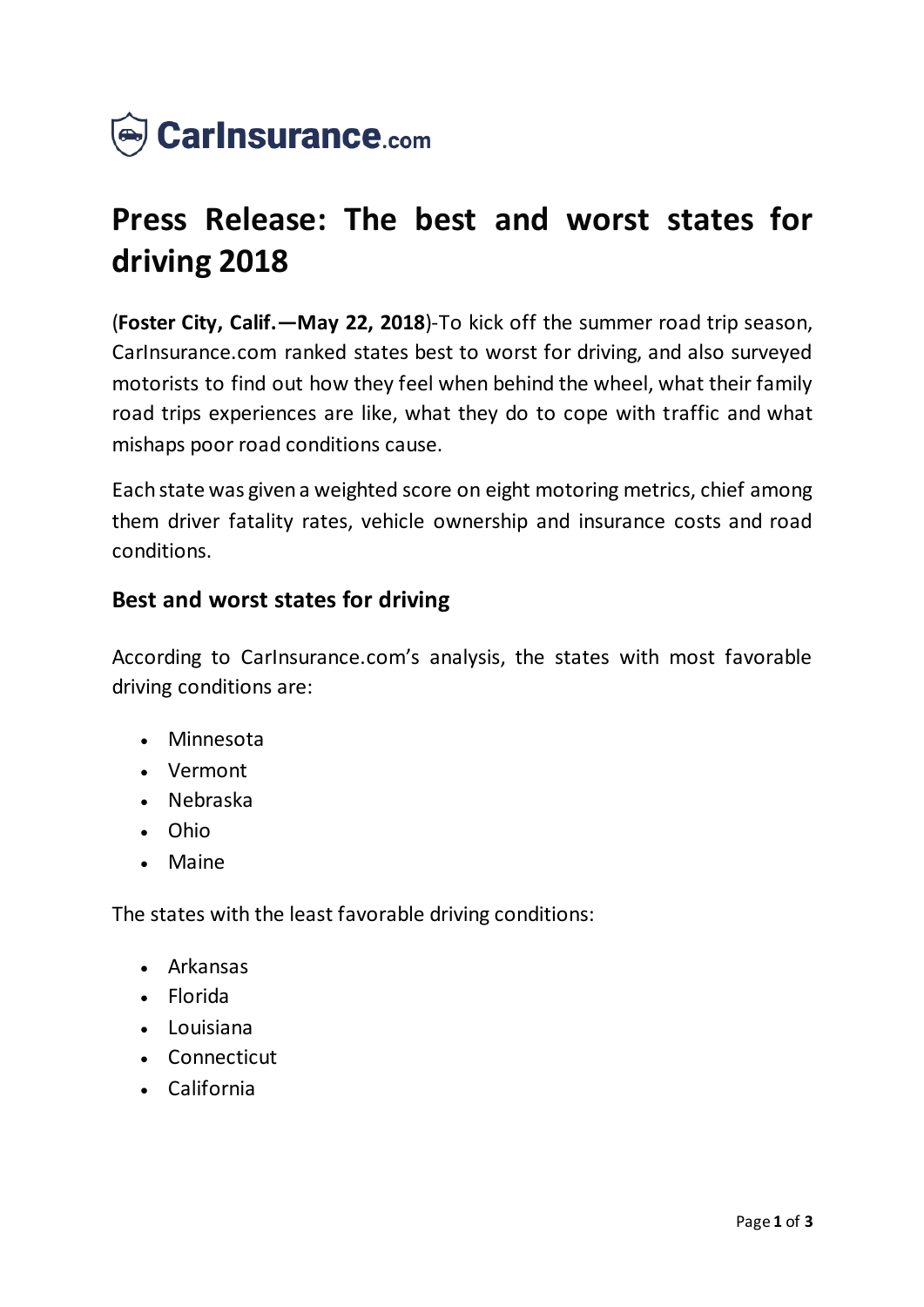CarInsurance.com also tapped into the state of mind of the nation's motorists through a survey asking them about driving, family road trips, road conditions and traffic.

Key findings are as follows:

## **Don't make me turn around! Nearly half say road trips "stressful, yet enjoyable"**

Despite climbing gas prices, road trips remain a popular vacation option for families, with 92 percent of parents surveyed saying they've gone on a road trip in the past five years. The majority (69 percent) described the vacation as "super fun," while forty percent described the trip as "stressful, yet enjoyable."

## **Summertime blues: work and gas prices top list for staying home**

Of those who haven't gone on a road trip in the past five years, job obligations and the cost of gas are primarily to blame. Of those who said they skip road trips because they don't want to spend that much time in the car with their family, 70 percent were women, 30 percent were men.

#### **More women than men feel stress or rage while behind the wheel**

A majority of drivers report feeling content or relaxed behind the wheel. But of those who do feel stressed out, 75 percent are women, 25 percent are men. Among drivers who feel rage-y, there are twice as many women (69 percent) than men (31 percent) drivers.

Drivers also weighed in on what they do while in heavy traffic (eat meals, fight with other drivers, call people they barely know, cry) and the mishaps poor road conditions cause (various types of accidents).

To see the full list of state rankings and metrics, complete survey results and methodology, visit "2018 Motorist and road trip report: Best and worst states for driving."